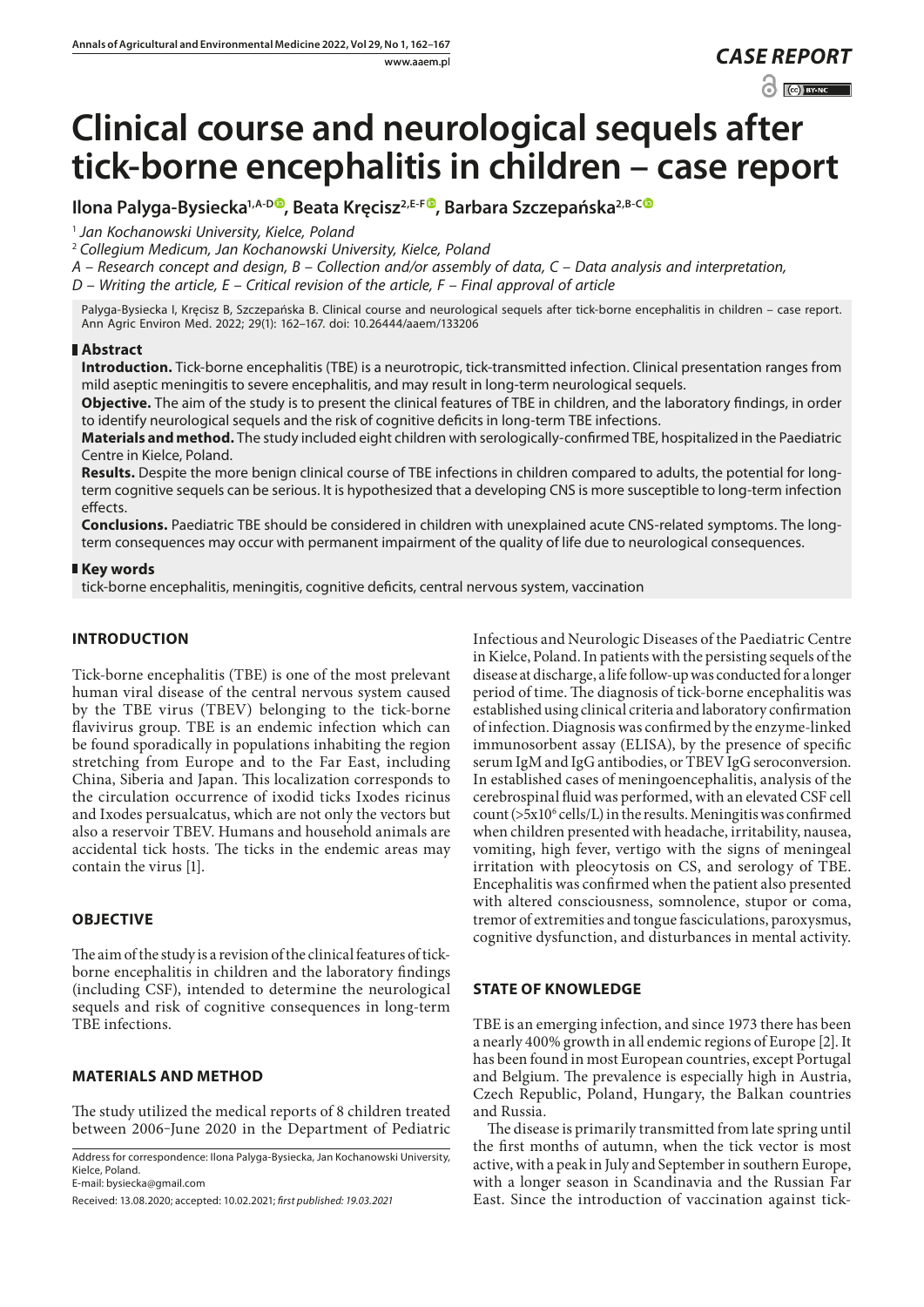borne encephalitis in Austria, there has been a reduction in the incidence of tick-borne encephalitis [3]. Tick-bite is anesthetized and usually unnoticed by the patient. The virus reaches the blood in only a few minutes after the bite. In recent years, the area of TBEV distribution has been spreading, especially in the forest area of north-western Europe. This circumstance is correlated with the global warming causing the migration of TBEV to previously unaffected are, and the increased activity of ticks [4]. Favourable weather conditions in spring and summer, including high temperature and humidity, cause prolonged vegetation and allows both juvenile and adult ticks to look for hosts. Warm weather exhilarates humans to engage in extensive outdoor activities which enhance the risk factors for TBE [5]. The infection is correlated with the transmission through the bite of *Ixodes* ticks, occasionally by consumption of unpasteurized milk or milk products from infected goat, sheep or cows [1] (Fig. 1). Children in outdoor play grounds and persons while hiking, berry picking or mushroom gathering, may also be at risk, depending on the location and season. The risk of being infected is very high not only for residents of endemic areas, but also for tourists who spend holidays in endemic areas [6].

The clinical course and long-term results depend on the kind of TBEV subtype involved in the infection. Infection with the European TBEV is mostly connected with a biphasic course of the disease, with a mortality rate of 0.5–2% and severe neurologic course in up to 10% of patients. In 30% cases, no tick bite was reported. After a 7‒14-day incubation period, the European form is initiated as an acute nonspecific pyretic infection, followed in 5–30% cases by meningoencephalitis [7]. Of all patients with TBE, meningitis is present in about 50%, meningoencephalitis in about 40%, and meningoencephalomyelitis in about 10%.

The first phase is similar to flu and includes fever, myalgia, weakness and nausea lasting up to one week. At the onset of TBE, the meningeal symptoms are not expressed, and the white cell counts in the cerebrospinal fluid (CSF) are within the normal range. The fever first disappears, but after 2–8 days may reappear, followed by signs and symptoms of CNS inflammation, including nausea, photophobia, and the signs of meningeal irritation in children. Symptoms are

presented for 7–10 days with observed improvement after that time. Approximately one-third of those who initially had symptoms will evolve neurological symptoms [8]. The second phase, principally in children, can be characterized by an aseptic meningitis, or it may present as a meningoencephalitis form, poliomyelitic form with flaccid paralysis, or a polyradiculoneuritic form with a Guillain-Barré–like paralysis; all these forms tend to resolve spontaneously. As there is no effective treatment for TBE, prevention is predominant. It is crucial to avoid the exposure of dwellers in habitats that have a high tick density. Although actions promoting TBE prophylaxis and prevention have been undertaken, education about this issue is still incomplete. Personal protection and special safety measures against tick bites, such as proper clothing or use of repellents, have limited efficiency [9], and a skin inspection ('tick check') is not always attainable after exposure [10].

**Demographic and epidemiological data – Poland and Świętokrzyskie Region.** During the period of this study in Poland, the number of recorded TBE cases varied from 150–250 per year. The regions of particularly substantial morbidity are north-eastern Poland: Podlaskie (41% of documented cases of TBE, incidence – 9/100,000 people) and the Warmian-Masurian Province (18% of documented cases TBE, incidence – 3.3/100,000 people) [11]. Travelling to endemic areas in Poland and neighboring countries like the Czech Republic or Slovakia, especially when activity (hiking and camping in forested areas) is planned, represents a highrisk of TBE. As the incubation period of TBE is around 2 weeks, the clinical signs of infections can be observed after returning home. Non-specific influenza-like symptoms of the initial stage of TBE can be correlated with this viral infection by the patients, and usually are not reported to medical care institutions. It is also important to note that the parents and guardians of infants who due to their age are not able to verbalize, may overlook all symptoms of TBE which can therefore remain unrecognized for TBE [12].

Until 2016, the Świętokrzyskie region had been classified as a TBE non-endemic area because prior to that date, only single cases had been diagnosed [11]. In recent years, a



**Figure 1.** Transmission of tick-borne encephalitis virus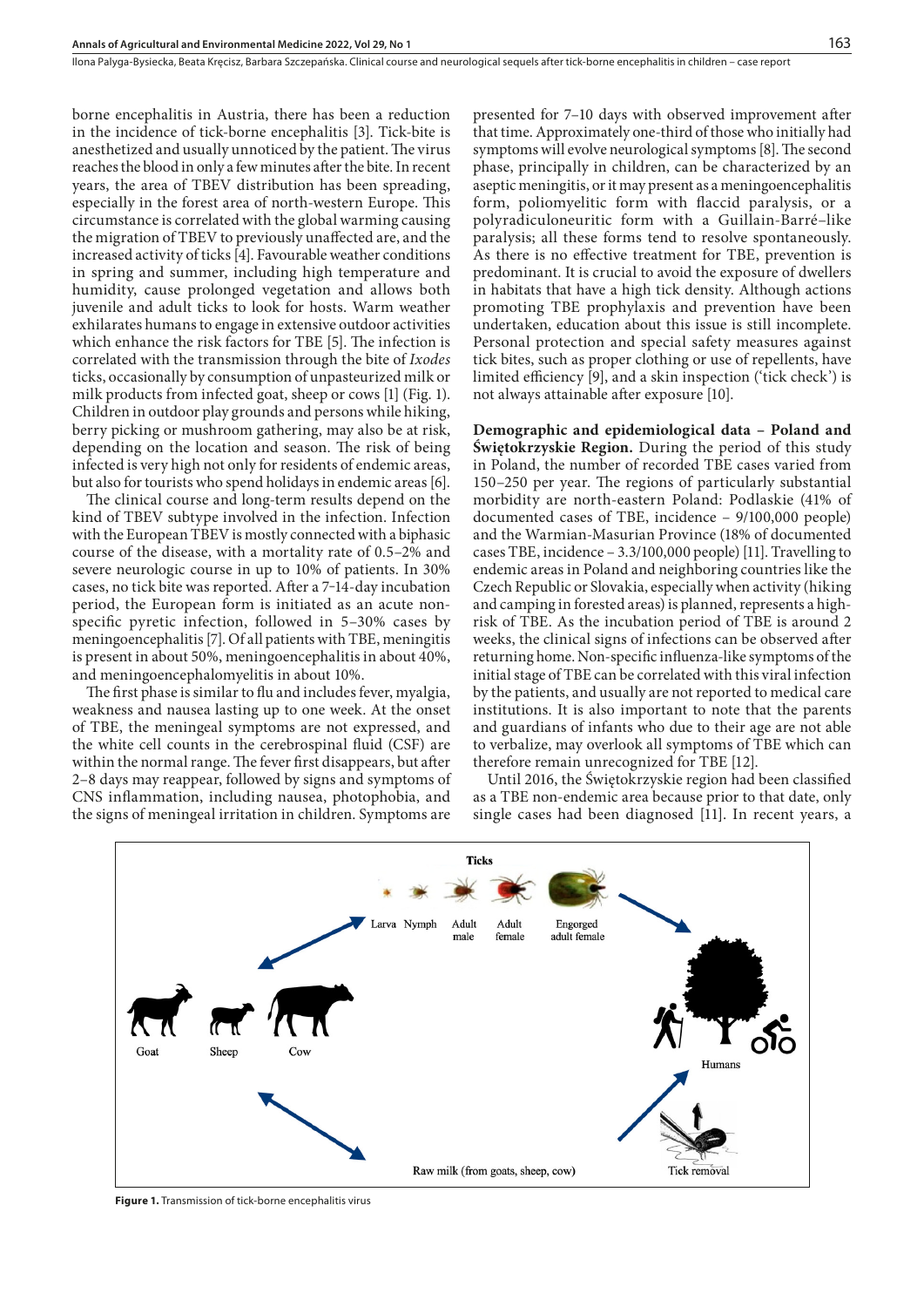Ilona Palyga-Bysiecka, Beata Kręcisz, Barbara Szczepańska . Clinical course and neurological sequels after tick-borne encephalitis in children – case report



**Figure 2.** Pure tone audiogram of the left ear

**Table 1.** 

marked increase in the number of TBEV virus infections has been noticed [11]. The disease prevalence in this province is possibly much higher than the number of registered cases due to the plentiful occurrence of *I. ricinus* ticks which are the vectors and reservoirs of TBEV in this area [13]. In the period 2016- June 2020, 32 patients, of whom 8 were children, have been reported. The Department of Paediatric Infectious and Neurologic Diseases of the Świętokrzyskie Paediatric Centre is the only ward in this region where children with neuroinfections are hospitalized.

TBE infection with the manifestation of central nervous system occurred in 8 patients: 2 had mild, 3 had moderate, and 3 had the severe form of TBE. All TBE cases occurred between April – November with a peak during summertime. In the children with abnormal inflammatory markers in peripheral blood (C-reactive protein, WBC), the elevations were only minor. A mildly elevated protein or albumin levels in CSF was seen in 5 patients. Table 1 presents clinical features, epidemiological data, laboratory and CSF findings.

In the presented study, 2 phases of illness was observed in 4 patients. The fever, headache and vomiting during the second stage were noticed in all 8 patients, while meningeal signs were present in 7 children. Meningitis (5 patients) dominated over meningoencephalitis (3 patients). Moreover, the CSF changes caused by inflammation were observed in all 8 children. A mild to moderate pleocytosis with a mononuclear dominance in CSF was observed in all children. Analysis of CSF revealed a normal glucose and lactate level, a moderately raised protein level and pleocytosis in all patients. TBE infection was confirmed by the enzyme-linked immunosorbent assay (ELISA) corroborating TBE-specific IgM and IgG antibodies in the serum. None of the patients had been vaccinated. Severe sequels persisted in 3 children (patient #1, patient #5, patient #8), while in the other two children it was classified as moderate (patient #2, patient #4). Meningoencephalomyelitis was not observed. No correlation was found between findings in the cerebrospinal fluid and the severeness of the disease. Computer tomography was without pathologic findings in 6 children.

A half of the patients underwent MRI, among whom one patient had pathological ischaemic lesions in the basal ganglia, and cerebral parenchyma of the left hemisphere. The

| Patient no.                  |       | $\overline{2}$ | 3              | 4      | 5     | 6              | $\overline{7}$ | 8    |
|------------------------------|-------|----------------|----------------|--------|-------|----------------|----------------|------|
| Age of onset                 | 16    | 17             | 14             | 15     | 14    | 15             | 16             | 17   |
| Tick-bite                    | yes   | no             | no             | no     | no    | no             | no             | yes  |
| <b>Biphase course</b>        | no    | yes            | yes            | no     | yes   | no             | no             | yes  |
| Fever                        | 5     | $\mathbf 0$    | $\overline{4}$ | 6      | 4     | $\overline{4}$ | $\overline{7}$ | 3    |
| Meningeal sign               | yes   | no             | yes            | yes    | yes   | yes            | yes            | yes  |
| Disturbance of consciousness | yes   | no             | no             | no     | no    | no             | no             | yes  |
| Pareses                      | no    | yes            | no             | no     | no    | no             | no             | no   |
| Strabismus, nystagmus        | no    | no             | no             | no     | yes   | no             | no             | no   |
| Hyperkinesia                 | no    | no             | yes            | no     | yes   | no             | no             | no   |
| $CSF$ cells ( $\mu$ g/L)     | 688   | 109            | 889            | 270    | 1044  | 280            | 128            | 41   |
| CSF Protein (g/L)            | 0.54  | 0.95           | 0.62           | 0.5    | 1.03  | 0.55           | 0.9            | 0.68 |
| CSF n.cells                  | 69/31 | 98/2           | 43/57          | 60/40  | 81/19 | 80/20          | 87/13          | 98/2 |
| IgM Serum (NTU)              | 5     | 7.8            | 6.11           | 5.55   | 3.22  | 4.67           | 34.38          | 48   |
| IgG Serum (NTU)              | 49.79 | 160.64         | 115.19         | 119.23 | 150.5 | 139.4          | 27.12          | 21   |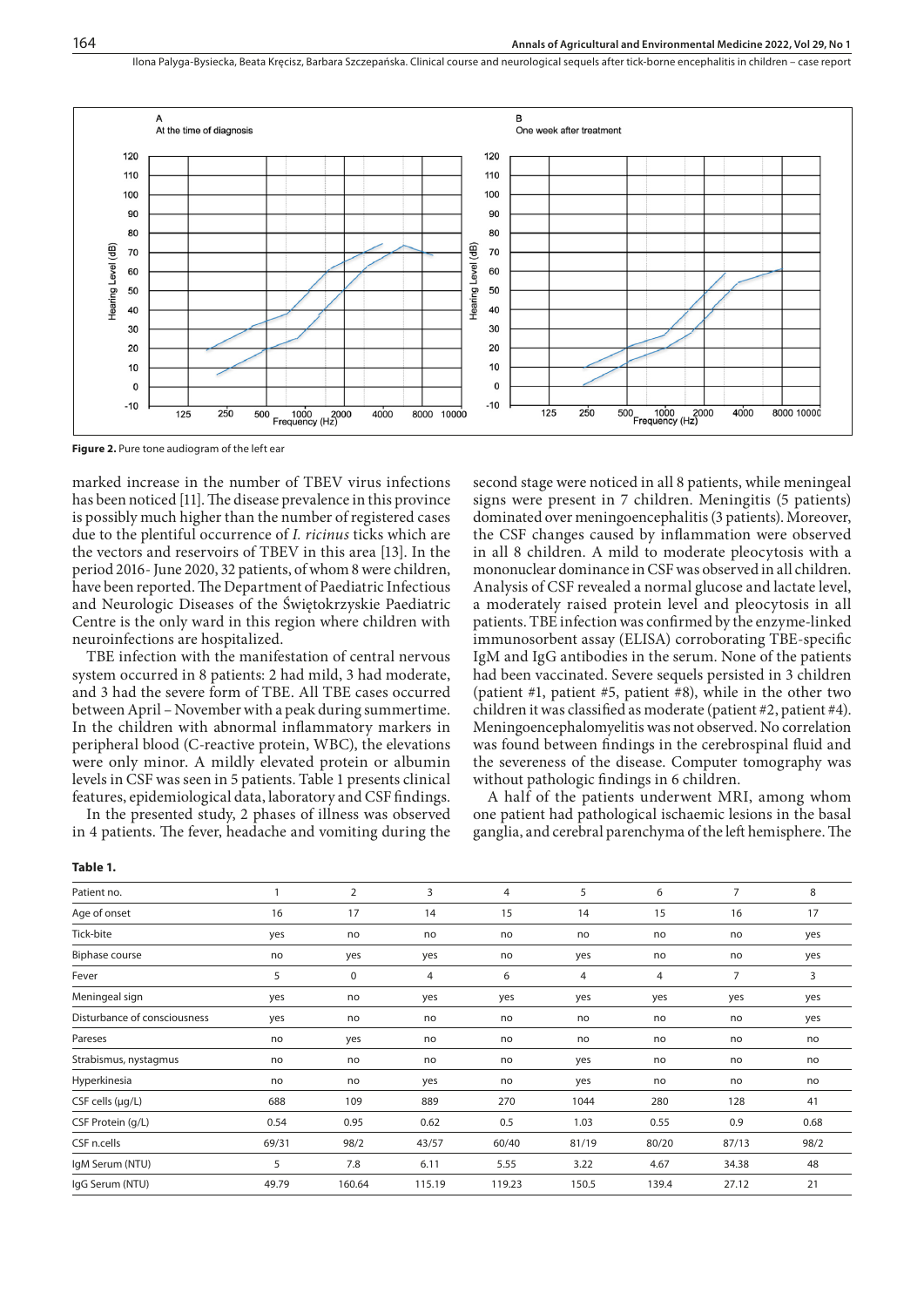patient (patient #2), a 17-year-old girl, was admitted to the clinic with pareses and significant involuntary trembling of the left upper limb. Since a secondary hypoactivity of thyroid gland was reported in laboratory findings, she was given replacement therapy). Her new brain MRI was normal. The first child (patient #1), who was diagnosed with encephalitis, presented with somnolence, quantitative and qualitative disturbances of consciousness with drowsiness and confusion, and periodic excitement and aggression. During hospitalization, patient did not remember the place of his residence and facts from his life. He was expressing delusions based on disturbances of perception. Another patient (#5) presented with oedema of the brain with bradycardia and altered consciousness. He was admitted to hospital with cerebral dysfunction, strabismus and dizziness.

The final patient, a 17-year-old male (#8), was admitted to hospital with sudden onset of psychomotor excitement with altered of consciousness, auditory and visual hallucinations (he saw insects on his skin). The use of force was necessary because of his aggression during first days of hospitalization, and he was consulted by psychiatrist. The day before admission, he had also presented with illogical aggression, alternated with laughing and crying.

Because of hearing difficulties during hospitalization, he was consulted by laryngologist and underwent impendance audiometry which confirmed sensoneurinal hearing loss on the left side. In two children (patient #1 and #4), concomitant neuroboreliosis was determined by positive intrathecal synthesis of IgM/IgG antibodies against *Borrelia burgdorferrii*. They were both treated with IIIrd generation cefalosporine (ceftriaxone) for 21 days, with no allergy reactions after treatment. These two children were residents of the same region, living within a two kilometer radius of one another. One year later, a girl (patient #1) had recurring Lyme disease which presented as local knee arthritis, with an elevated level of antibodies IgM and IgG against *Borrelia burgdorferi*. The clinical picture in both patients with coexisting TBE and neuroborreliosis had significant severe and moderate consequences. In patient #3 and patients #6–7, the sequels were classified as mild with minor impact on the quality of life. All patient received symptomatic treatment in the form of analgesics and antipyretics and had control of electrolyte and fluid balance; if necessary, anticonvulsive agents were used. Disabled limbs needed physiotherapy to prevent muscular atrophy. All patients completely recovered and returned to their daily activities.

#### **DISCUSSION**

Tick-borne encephalitis, following tick bites, is the most frequent febrile illness in European endemic areas, with about 15% of all registered cases of TBE represented by subjects aged <19 years [13]. Infection mainly affects young patients with a median age of nine years, the youngest patient with TBE infection were 17 days-old (Austria), 6 weeks-old (Switzerland), 3 months-old (one each in Austria and Czech Republic and 4.5 months-old (Germany) children [14]. Nonspecific symptoms – malaise and fever – explain why children are not correctly diagnosed. In particular, TBE should be considered in any unclarified acute CNS-related symptoms in young children residing in endemic regions, and a TBErelated serological investigation should be performed [15].

TBE should be suspected in every child with meningitis, encephalitis or myelitis in a TBEV endemic area, because the diagnosis is most effective within the incubation period for TBE. Individuals with severe encephalitis should first be treated with acyclovir (10 mg/kg three times daily), until herpes simplex virus encephalitis is excluded [16]. The two patients (patient #1, patient #5) in the current study were treated by intravenous acyclovir until the diagnosis of TBE was established.

In the endemic regions, approximately 10% of the childhood causes of encephalitis are incited by TBEV [8]. While the clinical symptoms of TBE are usually milder in children, the illness may also have more severe courses. Several reports have shown [17] that the long-term outcomes from TBE infection in childhood can be unfavourable due to cognitive problems linked with disturbed brain activity. Persistent neurological sequels are defined if the symptoms persisted six month after discharge from hospital. In the current study, neurocognitive deviations, including lasting tremor of the upper extremities, speech impairment, wakefulness, atypical hyperkinetic movements and irritability, were found in four hospitalized children (patients #2, #3, #5 and #8). The cognitive abnormalities were detected for executive function and working memory.

The difficulties in recognizing neurodevelopmental deficits as a result of childhood TBE may have supported the widespread perception and common understanding of TBE as a mild ailment of the juvenile period. The persistent signs of the disease described by parents were fatigue, headache and irritability; memory perception difficulties were also observed.

TBE is often described as a mild disease [7], but this has been challenged recently [18]. Schmolck et al. [18] have suggested that young patients experiencing TBE performed poorly in the psychometric tests of executive function, compared with controls. They also exhibited behavioural abnormalities, school problems and concentration deficits which occurred in up to 25% of the patients. Engman et al. [19], who monitored eight TBE-infected children for a year, demonstrated that long-term morbidities (drowsiness, irritability) were commonly seen in TBE patients, and based on their observations, suggested that TBE was not a mild infection in children.

In the current study, behavioural disorders were observed in two children (patient #1 and #5) who had impaired concentration, and were described by their parents as having problems with initiating activities and working memory. One girl who underwent TBE 2.5 year ago, at follow-up still has significant involuntary trembling of the distal parts of limbs at rest. Another boy (patient# 2), three years later, was still experiencing trembling of the upper extremities while lifting. A recent long-term follow-up study in 55 children [20] has shown that 75% of children experience residual problems, mainly associated with cognitive disorders, headache, fatigue and irritability. However, serious consequences (e.g. grave neurological disability or death) were infrequently seen in paediatric TBE.

The presented study revealed that a high percentage of children treated for tick-borne encephalitis who had central nervous system involvement, continued to have symptoms after two to seven years, with the most prevalent cognitive problems in executive function and working memory. Neuropsychiatric disorders, such as attention and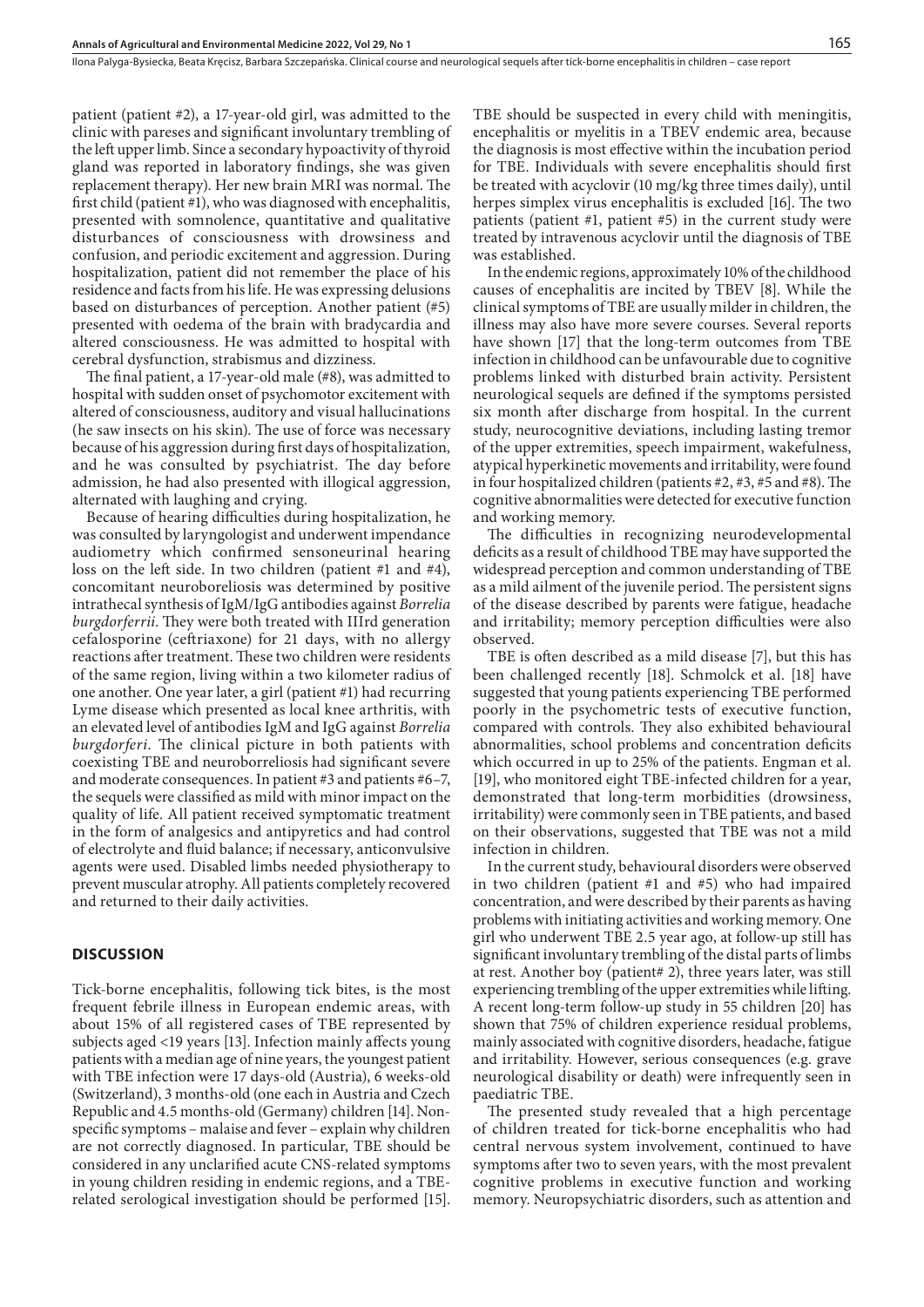concentration deficits, were persistent in 2% of paediatric patients [20]. There is no convincing prognostic marker in the acute phase to predict long-term outcome; mild TBE was not indicative of a better prognosis [18, 20]. Two of the patients in the current study (#4 and patient#5), experienced memory problems during the follow-up period; a similar phenomenon was described by Engman et al. [19]. There was no connection between the age at illness onset and acuity severity of symptoms at follow-up, suggesting that even a young patient might suffer from an incomplete recovery, manifesting later as they grew up. The symptoms of the disease were so marked that they required educational support during school time and daily life.

The female patient (patient #2) with secondary hypoactivity of thyroid gland that started after the diagnosis of TBE, received replacement treatment which is ongoing, and for the last two years until now is under the observation of an endocrinologist. Prior to the TBE, she had never had a history of thyroid gland illness. No report has been in the literature on the correlation between TBE and secondary hypoactivity of thyroid gland.

Patient #8 had a unilateral sensorineural hearing loss confirmed on tonal and impedance audiometry, he also had extended high-frequency tonal audiometry (up to 18 kHz) and speech audiometry tests. The first adult patient with sensoneurinal deafness associated with TBE has been reported in England [21]. Another study [22] confirmed sensorineural hearing loss in 16.7% of patients treated for tick-borne diseases, mainly Lyme disease, or being coinfected by TBE. There is no way to distinguish how many patients had been infected with TBE. A systemic literature search showed no relevant articles revealing a correlation between TBE and sensorineural hearing loss in children. The correlation between both secondary hypoactivity of thyroid gland and sensorineural hearing loss may be associated with a history of TBE encephalitis.

After meningitis, the signs of cognitive dysfunction may be unmarked when the follow-up is not conducted. Increased awareness of delayed cognitive deficits following TBE infection in children with noticeable attention and memory disturbances, can initiate a prompt treatment by stimulants aided with computer games, as employed for children with ADHD. The most frequent TBEV-linked neurological deficits may lead to disturbances in cognitive and motor function which often cause serious long-term disabilities. Following encephalitis, a lasting disability was also observed which may result from residual focal cerebral lesions or a postencephalitic state with cognitive and psychiatric symptoms [7, 8]. Mild-to-moderate neurologic sequels or cognitive deficits affecting the child's learning and everyday activities have been described. Many signs of mental disorders, including impaired consciousness, amnesia, mental deterioration, behavioural changes, psychosis and restlessness, may also appear. Patients also develop such minor neuropsychological deficits as persistent attention and concentration deficits. Since TBE has a prolonged impact on the fate of children and their families, it is important to protect the child from cognitive impairment [23].

The most prevalent manifestations described for the postencephalitic syndrome include several cognitive complaints (i.e. learning difficulties, reduced stress tolerance), defective learning skills, headache, movement coordination disorder, dysphasia and hearing defects [7]. Frequent kinds of neurological sequels are cranial nerve paresis, hemiparesis or paraparesis, shoulder amyotrophy, and impaired coordination and balance [24].

Although brain and spinal cord imaging exhibit both a low sensitivity and low specificity, nevertheless the technique is useful for differential diagnosis. CT of the brain is regarded as less sensitive than MRI for the diagnosis of encephalitis, but it is advised in an emergency situation before lumbar puncture when brain oedema is conjectured, or for differential diagnosis [25]. Magnetic resonance imaging showed nonspecific TBE-associated parenchymal lesions in 20–33% of all patients [26]. Typical TBE changes include hypodense regions and has a bizarre predilection for basal ganglia and thalamus localization, the multifocal or diffuse lesions can be distributed unilaterally or bilaterally [26]. The follow-up of MRI investigation of patients with serious TBE proved that corticosubcortical atrophy with augmented ventricles was more conspicuous on the follow-up examination, compared to the imaging at admission [25]. A half of the patients in the current study underwent MRI, of which one patient had pathological ischemic injuries in the basal ganglia and brain parenchyma of the left hemisphere; he also had a pareses and significant involuntary trembling of the left upper limb.

The crucial consequence of post-encephalitic syndrome is that children residing in or arriving at an endemic region should be given a vaccination against TBE [27, 28, 29], which is the only effective protection against TBEV before exposure to ticks, since there is no advice for passive and active immunization following a tick-bite. The overall vaccination rate in Poland is 0.5 % [30], compared to Czech Republic where it is 19% [31]. The most distinctive effect was found in Austria, where 95% of children are vaccinated [28].

Infections in the developing CNS have to be taken seriously. The presented cases contribute additional evidence that tickborne encephalitis in young patients has a considerable morbidity, and in single individuals, serious long-lasting neurological sequels can occur.

#### **CONCLUSIONS**

Childhood TBE CNS infections should be more frequently recognized, and serologic investigation paying attention to TBE taken into consideration, especially when travel to an endemic region was involved. An atypical course of infection without initial fever phase or meningeal signs should also be anticipated. Larger prospective studies will provide better understanding of the prevalence and longterm sequels of childhood tick-borne CNS infections. The cognitive impairment after TBE in children is more common than formerly thought. The possible CNS infections following tick bites call for a need for lifelong follow-up, and first of all, the application of available preventive measures. A substantial morbidity of TBE observed in children highlights the importance of vaccination. Possible life-long effects, such as cognitive dysfunction, remain to be investigated.

#### **REFERENCES**

1. Haditsch M. Ticks and tick-borne encephalitis in Europe: Challenges for travel medicine. Travel Med Infect Dis. 2018; 26: 5–6. https://doi. org/10.1016/j.tmaid.2018.11.010